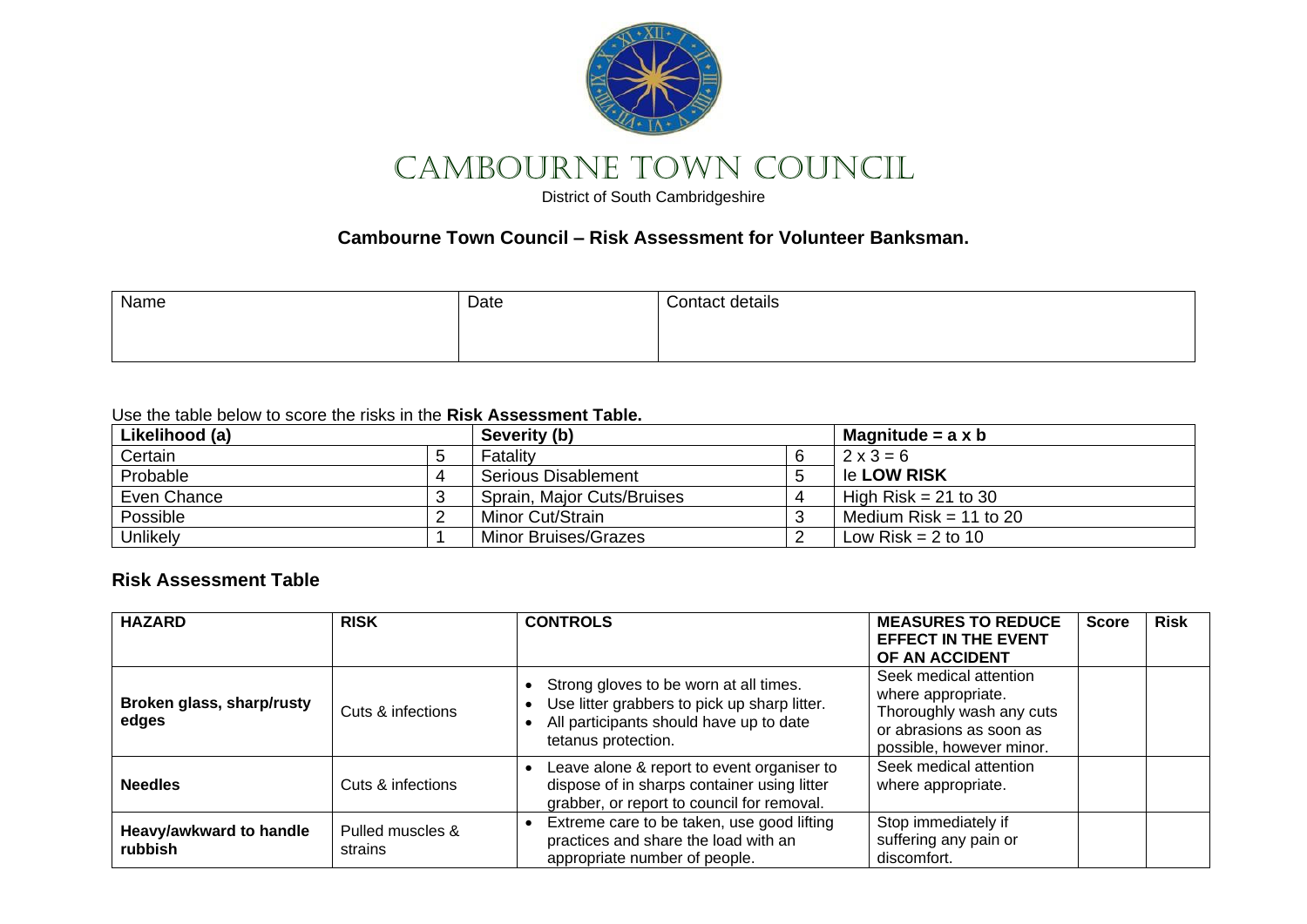|                                                               |                                                                               | If too heavy to handle leave the object in<br>$\bullet$<br>place and report it to the organiser to arrange<br>removal by the council.                                                                                                                                                                                                                                                                                                                 | Seek medical attention if<br>the ill effects persist.                                                                                                                         |
|---------------------------------------------------------------|-------------------------------------------------------------------------------|-------------------------------------------------------------------------------------------------------------------------------------------------------------------------------------------------------------------------------------------------------------------------------------------------------------------------------------------------------------------------------------------------------------------------------------------------------|-------------------------------------------------------------------------------------------------------------------------------------------------------------------------------|
| Batteries, asbestos &<br>miscellaneous chemicals              | Potentially dangerous<br>depending on condition                               | Do not approach or remove any potentially<br>hazardous waste.<br>Report to the council for disposal.<br>$\bullet$                                                                                                                                                                                                                                                                                                                                     | Seek medical attention if<br>exposed to pesticides,<br>insecticides or other<br>chemicals - record any<br>label details.                                                      |
| <b>Ground conditions</b>                                      | Sprains, muscle<br>damage & broken<br>bones.                                  | Avoid dangerous areas and choose the<br>safest possible route over difficult ground.<br>Instruct volunteers to wear suitable footwear.<br>$\bullet$                                                                                                                                                                                                                                                                                                   | Thoroughly wash any cuts<br>or abrasions as soon as<br>possible, however minor.<br>Seek medical attention for<br>any serious cuts, bruises or<br>strains.                     |
| <b>Highways vehicles,</b><br>bicycles, plant and<br>machinery | Collision with moving<br>traffic.                                             | Avoid close proximity to traffic if possible.<br>$\bullet$<br>Stay off the highway.<br>$\bullet$<br>Be alert to the potential presence of<br>agricultural machinery.<br>Wear high visibility clothing if necessary.<br>Do not work on the roadside if the speed limit<br>$\bullet$<br>is 40mph or over.<br>Be aware of the vehicles around you during<br>the litter pick.<br>Keep a look out.<br>Children should not work by a road-side<br>$\bullet$ | Seek medical attention in<br>the event of injury.                                                                                                                             |
| People, lone working                                          | Physical or verbal<br>assault                                                 | Be aware of aggressive and difficult people.<br>$\bullet$<br>Withdraw rather than face conflict.<br>$\bullet$<br>Do not work out of sight of others in the<br>$\bullet$<br>group.<br>Organiser/section leader to have mobile<br>phone.<br>Keep together and stay off private property.                                                                                                                                                                | Seek medical attention<br>following any assault /<br>injury.                                                                                                                  |
| Animals - Domestic, wild &<br>farm                            | Lymes Disease carried<br>by animal ticks &<br>bites/scratches from<br>animals | Wear appropriate clothing.<br>$\bullet$<br>Beware of loose dogs.<br>Avoid contact with animals. Avoid contact<br>$\bullet$<br>with animal faeces.                                                                                                                                                                                                                                                                                                     | Seek medical attention as<br>soon as possible after<br>being bitten or scratched.<br>Wash hands immediately<br>after contact with faeces.<br>Avoid touching eyes or<br>mouth. |
| <b>Waterside diseases</b>                                     | Weil's Disease from<br>rat's urine                                            | Do not touch dead animals.<br>Cover any cuts or sores with a waterproof<br>plaster before carrying out a litter pick.<br>Avoid getting hands wet in rivers, ponds or<br>$\bullet$<br>canals.                                                                                                                                                                                                                                                          | Seek medical attention<br>where appropriate.<br>Thoroughly wash any cuts<br>or abrasions as soon as<br>possible, however minor                                                |
| Dog faeces                                                    | Toxocara canis                                                                | Do not touch dog faeces.<br>Always wear gloves and use a shovel when<br>removing dog faeces.                                                                                                                                                                                                                                                                                                                                                          | Thoroughly wash your<br>hands.                                                                                                                                                |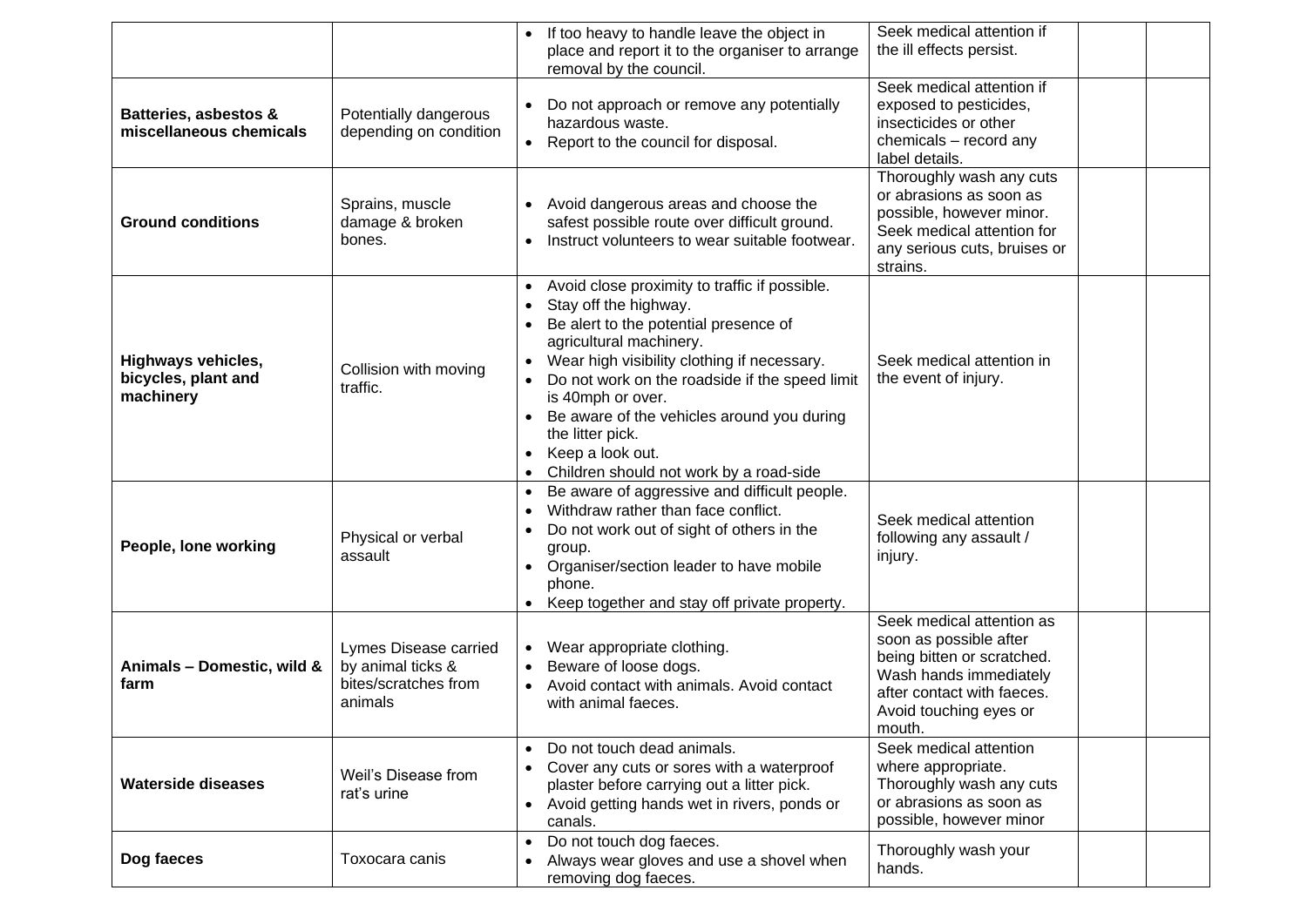|                                     |                                                               |                                                                                                                                                                                                                                                                                                                                     | Thoroughly wash any cuts<br>or abrasions as soon as<br>possible, however minor.<br>Seek medical attention<br>where appropriate. |  |
|-------------------------------------|---------------------------------------------------------------|-------------------------------------------------------------------------------------------------------------------------------------------------------------------------------------------------------------------------------------------------------------------------------------------------------------------------------------|---------------------------------------------------------------------------------------------------------------------------------|--|
| Weather<br><b>Eg Thunder storms</b> | Various health issues                                         | Cease work in inappropriate conditions.<br>$\bullet$<br>Avoid working in extreme conditions.<br>Dress for conditions & carry additional<br>clothing.<br>In the event of extreme weather conditions<br>$\bullet$<br>the litter pick should be postponed or<br>abandoned                                                              | Seek medical attention<br>where appropriate.                                                                                    |  |
| Cliffs and, steep slopes            | Falls leading to sprains,<br>muscle damage &<br>broken bones. | Instruct volunteers to stay away from these<br>areas.<br>Avoid picking on or close to the edge of cliffs,<br>steep slopes etc and below unstable cliffs &<br>slopes. Take weather conditions and<br>possible weather changes into account.<br>Seek medical treatment in the event of injury.<br>Take account of tides.<br>$\bullet$ | Seek medical attention<br>where appropriate.                                                                                    |  |
| <b>Electric fences</b>              | Electrocution                                                 | Always assume electric fences are live.<br>Warn volunteers not to touch electric fences                                                                                                                                                                                                                                             | Seek medical attention<br>where appropriate.                                                                                    |  |
| Water, marshes, bogs                | Hypothermia, drowning.                                        | Avoid banks, especially if they appear<br>unstable. Always work in pairs if close to<br>water.<br>Shower and change into warm dry clothing if<br>$\bullet$<br>immersed.<br>Never allow children to work in these areas.<br>$\bullet$<br>Adults should be cautious & non-swimmer<br>must not litter pick near water                  | Seek medical attention<br>where appropriate.                                                                                    |  |
| Hedges, fences, walls,<br>ditches   |                                                               | Take care when climbing stiles particularly in<br>wet weather.<br>Avoid climbing walls, ditches and fences.<br>$\bullet$<br>Stay within the nominated location.<br>$\bullet$                                                                                                                                                        |                                                                                                                                 |  |
| <b>Tools, equipment</b>             |                                                               | Team to be shown how to use equipment if<br>appropriate.<br>• Allow sufficient working area for the correct<br>and safe use of the tool.<br>Use appropriate protection<br>$\bullet$<br>First aid training.<br>Have first aid kit available.<br>Volunteers must use the equipment provided<br>and as instructed.                     | Obtain medical attention in<br>the event of injury.                                                                             |  |